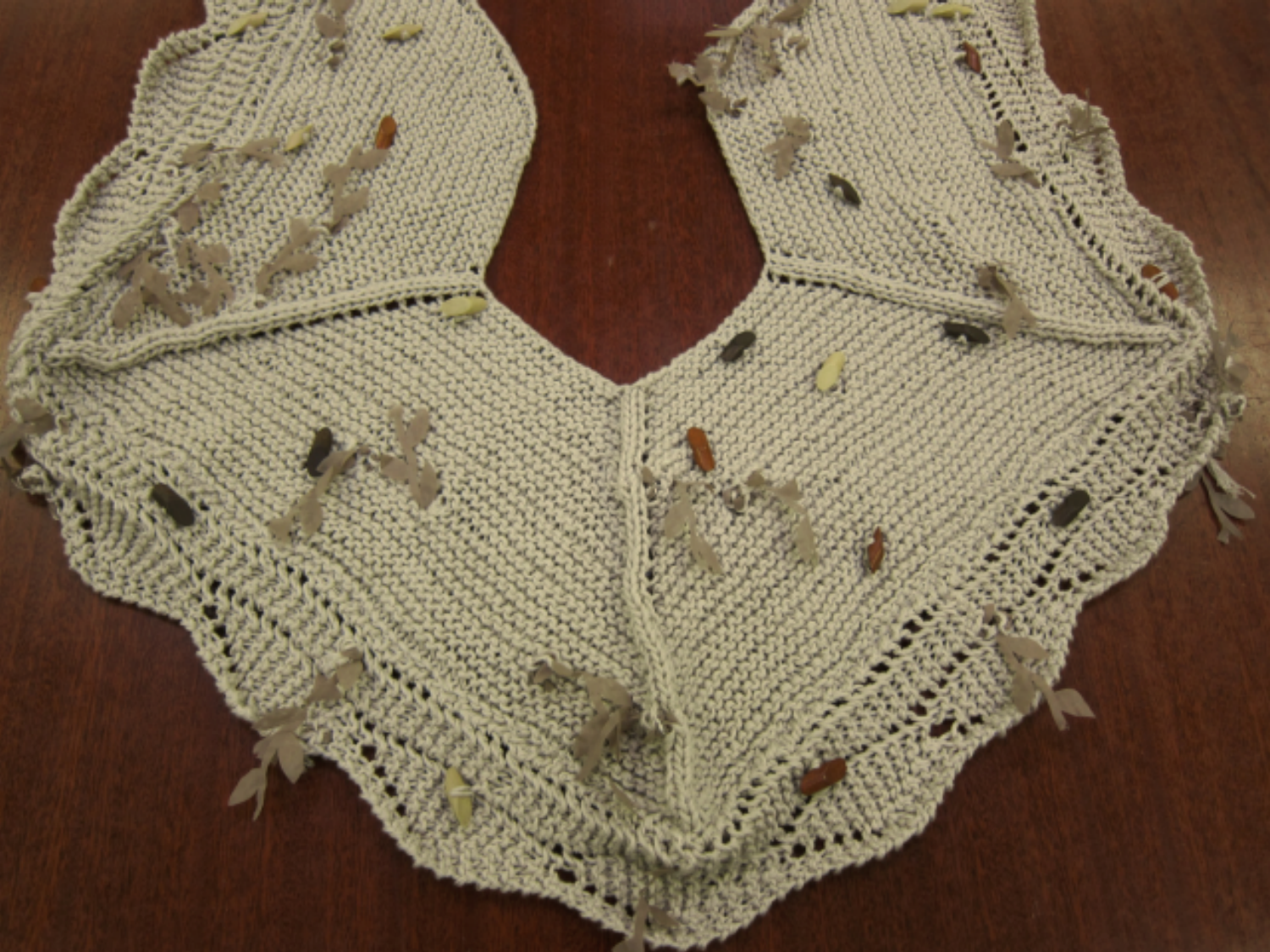## *Autumn Leaf Shawl*

FINISHED MEASUREMENTS: 25" X 25"

MATERIALS

Two 3.5oz/100g skeins (each approx 160m) Autumn

One Size 8 (5mm) circular needle, 36" long OR SIZE TO OBTAIN GAUGE

2 size 8 (5mm) double-pointed needle

Stitch markers

GAUGE

19 sts and 38 rows to 4"/10cm over garter stitch using size 8 (5mm) needles.

TAKE TIME TO CHECK YOUR GAUGE.

NOTE

Shawl is worked back and forth. Circular needle is used to accommodate large

number of sts. Do not join.

Pm= place marker

Yo= yarn over

Ssk= slip slip knit

SHAWL

With circular needle, cast on 66 sts.

Set up row (R S ) Sl 1, k1, yo, [k14, yo, pm, k2, pm, yo] three times, k14, yo, k2.

Next row (WS) Sl 1, k to k end.

Row 1 (RS) Sl 1, k1, yo, [K to marker, yo, sl marker, k2, sl marker, yo] 3 times, k

to last 2 sts, yo k2.

Row 2 Sl 1, k to end.

Rep rows 1 and 2 for 20 times more—242 sts.

Bind off.